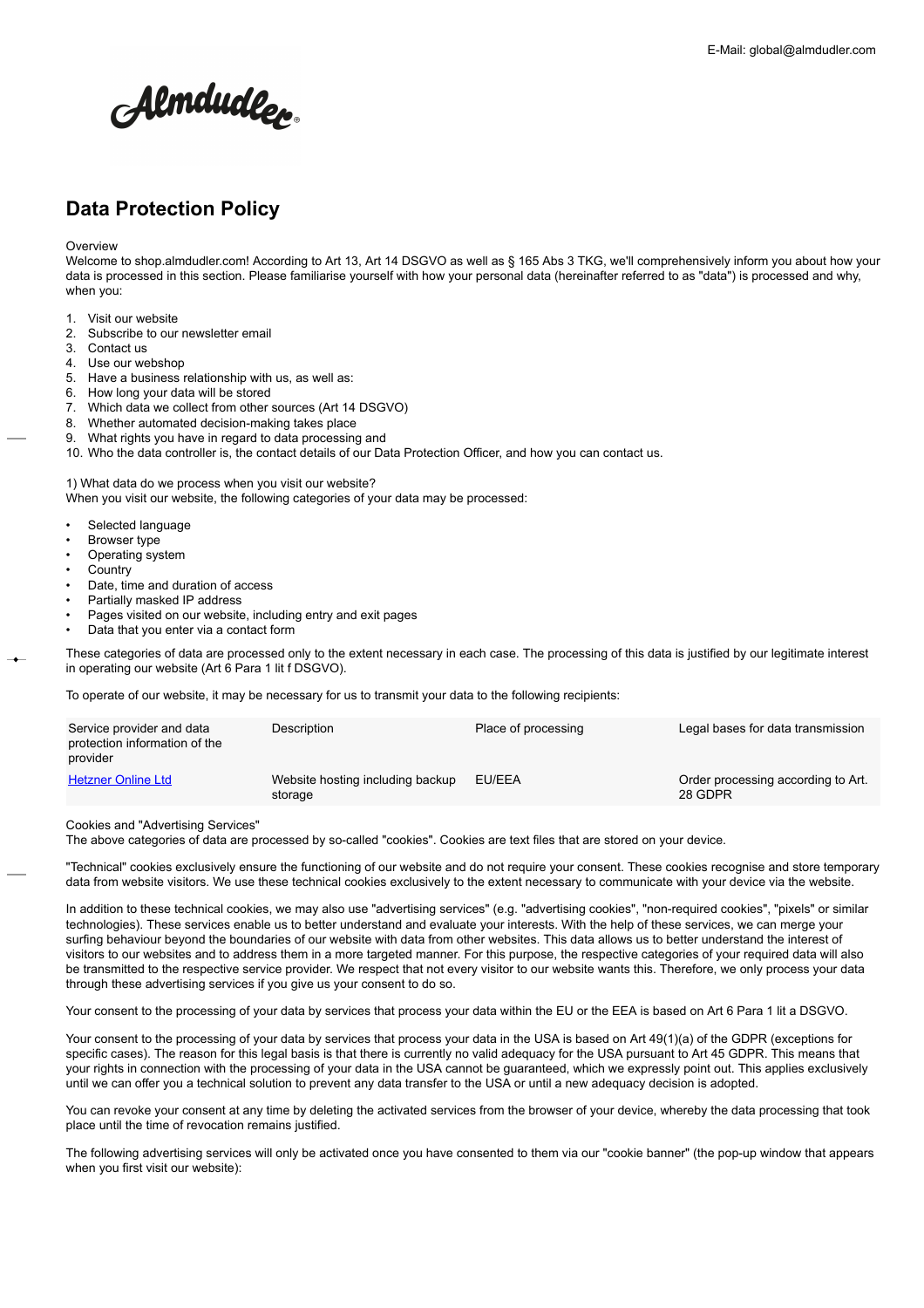Almdudler.

 $\rightarrow$ 

| Service            | Description                                                                                                                                                                                                                                                                                    | Duration of storage | Place of processing | Legal Basis for Data<br>Transfer                                                                                                                                                   | Service provider<br>and data protection<br>information of the<br>provider |
|--------------------|------------------------------------------------------------------------------------------------------------------------------------------------------------------------------------------------------------------------------------------------------------------------------------------------|---------------------|---------------------|------------------------------------------------------------------------------------------------------------------------------------------------------------------------------------|---------------------------------------------------------------------------|
| Google Tag Manager | Integration of Google<br>Tag Manager for easy<br>reloading of services<br>(The provider can<br>use the data collected<br>to contextualise and<br>personalise the ads<br>of its own advertising<br>network, especially if<br>you are logged into an<br>existing account of the<br>service)      | 24 Months           | EU/EEA, US          | Order processing<br>in accordance with<br>Art. 28 GDPR under<br>conclusion of the<br>final standard data<br>protection clauses in<br>accordance with Art. 46<br>Para. 3 lit a GDPR | <b>Google LLC</b>                                                         |
| Google Analytics   | Analysis and<br>statistical evaluation<br>of the website (The<br>provider may use<br>the data collected<br>to contextualise and<br>personalise the ads<br>of its own advertising<br>network, especially if<br>you are logged into an<br>existing account of the<br>service)                    | 24 Months           | EU/EEA, US          | Order processing<br>in accordance with<br>Art. 28 GDPR under<br>conclusion of the<br>final standard data<br>protection clauses in<br>accordance with Art. 46<br>Para. 3 lit a GDPR | <b>Google LLC</b>                                                         |
| Google Ads         | Targeted display of<br>online advertising<br>(The provider may<br>use the data collected<br>to contextualise and<br>personalise the ads<br>of its own advertising<br>network, especially if<br>you are logged into an<br>existing account of the<br>service)                                   | 3 months            | EU/EEA, US          | Order processing<br>in accordance with<br>Art. 28 GDPR under<br>conclusion of the<br>final standard data<br>protection clauses in<br>accordance with Art. 46<br>Para. 3 lit a GDPR | <b>Google LLC</b>                                                         |
| Google Optimize    | Optimisation of our<br>online offers and<br>website presentation<br>(The provider can<br>use the data collected<br>to contextualise and<br>personalise the ads<br>of its own advertising<br>network, especially if<br>you are logged into an<br>existing account of the<br>service)            | 18 months           | EU/EEA, US          | Order processing<br>in accordance with<br>Art. 28 GDPR under<br>conclusion of the<br>final standard data<br>protection clauses in<br>accordance with Art. 46<br>Para. 3 lit a GDPR | Google LLC                                                                |
| Facebook pixels    | Measuring the success 3 months<br>and optimisation of<br>online advertising<br>(The provider may<br>use the data collected<br>to contextualise and<br>personalise the ads<br>of its own advertising<br>network, especially if<br>you are logged into an<br>existing account of the<br>service) |                     | EU/EEA, US          | Order processing<br>in accordance with<br>Art. 28 GDPR under<br>conclusion of the<br>final standard data<br>protection clauses in<br>accordance with Art. 46<br>Para. 3 lit a GDPR | MetaPlatforms, Inc.                                                       |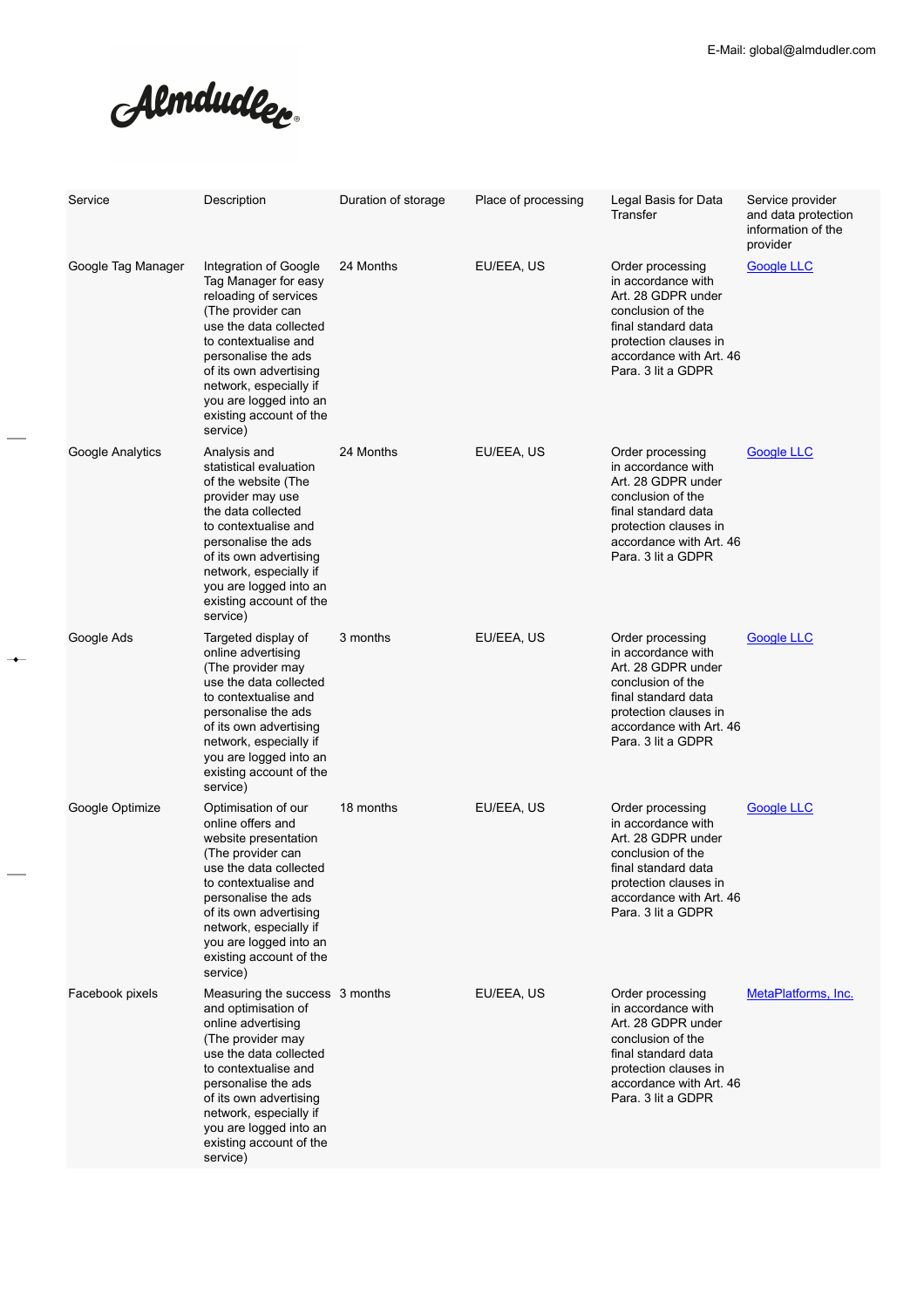Almdudler.

 $\sim$ 

 $\overline{\phantom{0}}$ 

L.

| <b>TikTok pixels</b>      | Measuring the success 13 months<br>and optimisation of<br>online advertising<br>(The provider may<br>use the data collected<br>to contextualise and<br>personalise the ads<br>of its own advertising<br>network, especially if<br>you are logged into an<br>existing account of the<br>service) |           | EU/EEA, China, US | Order processing<br>in accordance with<br>Art. 28 GDPR under<br>conclusion of the<br>final standard data<br>protection clauses in<br>accordance with Art. 46<br>Para, 3 lit a GDPR | <b>TikTok Technology</b><br>Limited |
|---------------------------|-------------------------------------------------------------------------------------------------------------------------------------------------------------------------------------------------------------------------------------------------------------------------------------------------|-----------|-------------------|------------------------------------------------------------------------------------------------------------------------------------------------------------------------------------|-------------------------------------|
| Microsoft Advertising     | Targeted display of<br>online advertising<br>(The provider may<br>use the data collected<br>to contextualise and<br>personalise the ads<br>of its own advertising<br>network, especially if<br>you are logged into an<br>existing account of the<br>service)                                    | 13 months | EU/EEA, US        | Order processing<br>in accordance with<br>Art. 28 GDPR under<br>conclusion of the<br>final standard data<br>protection clauses in<br>accordance with Art. 46<br>Para, 3 lit a GDPR | <b>Microsoft Corporation</b>        |
| Criteo                    | Creation of<br>personalised<br>advertising offers                                                                                                                                                                                                                                               | 13 months | EU/EEA            | Order processing<br>according to Art. 28<br><b>GDPR</b>                                                                                                                            | <b>Criteo SA</b>                    |
| <b>AWIN</b>               | Targeted display of<br>online advertising                                                                                                                                                                                                                                                       | 30 days   | EU/EEA            | Joint responsibility<br>according to Art 26<br><b>GDPR</b>                                                                                                                         | <b>AWIN AG</b>                      |
| <b>RTB House</b>          | Creation of<br>personalised<br>advertising offers                                                                                                                                                                                                                                               | 12 months | <b>EU/EEA</b>     | Order processing<br>according to Art. 28<br><b>GDPR</b>                                                                                                                            | <b>RTB House SA</b>                 |
| Hotjar                    | Optimisation of our<br>online offers and<br>website presentation                                                                                                                                                                                                                                | 12 months | EU/EEA            | Order processing<br>according to Art. 28<br><b>GDPR</b>                                                                                                                            | Hotjar Ltd.                         |
| <b>Commerce Connector</b> | Optimisation of our<br>online offers                                                                                                                                                                                                                                                            | 14 days   | EU/EEA            | Order processing<br>according to Art. 28<br><b>GDPR</b>                                                                                                                            | <b>Commerce Connector</b><br>GmbH   |
| Hubspot                   | Optimisation of our<br>online offers                                                                                                                                                                                                                                                            | 6 months  | EU/EEA, US        | Order processing<br>in accordance with<br>Art. 28 GDPR under<br>conclusion of the<br>final standard data<br>protection clauses in<br>accordance with Art. 46<br>Para, 3 lit a GDPR | HubSpot, Inc.                       |
| Omniconvert               | Optimisation of our<br>online offers and<br>website presentation                                                                                                                                                                                                                                | 6 months  | <b>EU/EEA</b>     | Order processing<br>according to Art. 28<br><b>GDPR</b>                                                                                                                            | <b>Omniconvert SRL</b>              |
| Vimeo                     | Playing Vimeo video<br>services                                                                                                                                                                                                                                                                 | 24 Months | <b>USA</b>        | Order processing<br>in accordance with<br>Art. 28 GDPR under<br>conclusion of the<br>final standard data<br>protection clauses in<br>accordance with Art. 46<br>Para, 3 lit a GDPR | <b>Vimeo LLC</b>                    |
| SendinBlue                | Analysis and statistical 24 Months<br>evaluation of the<br>website                                                                                                                                                                                                                              |           | EU/EEA            | Order processing<br>according to Art. 28<br><b>GDPR</b>                                                                                                                            | <b>SendinBlue GmbH</b>              |
| Flashtalking              | Targeted display of<br>online advertising                                                                                                                                                                                                                                                       | 60 months | EU/EEA            | Order processing<br>according to Art. 28<br><b>GDPR</b>                                                                                                                            | <b>Simplicity Marketing Ltd</b>     |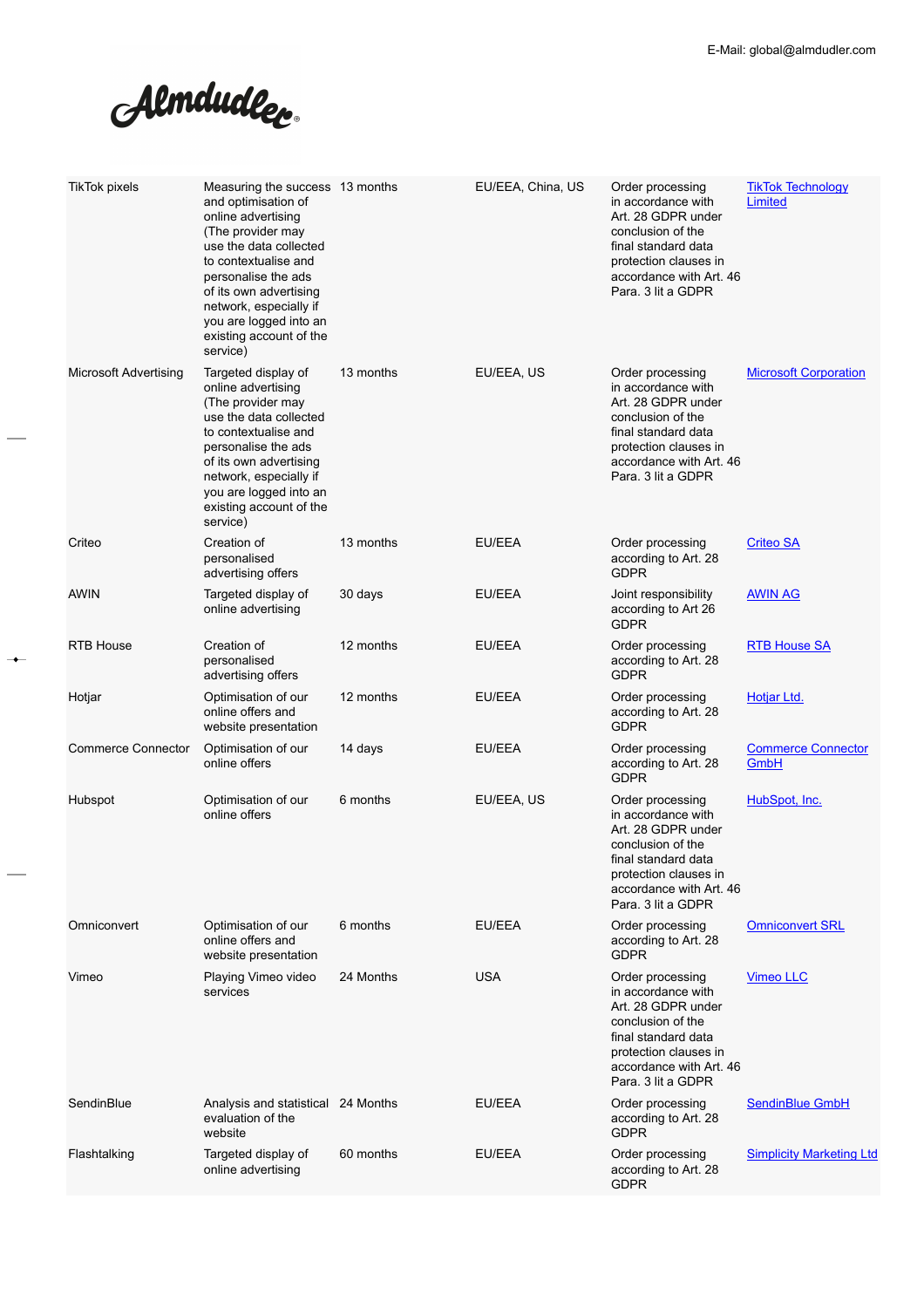Almdudler.

| twiago   | Optimising our online<br>offer              | 30 days   | EU/EEA      | Order processing<br>according to Art. 28<br><b>GDPR</b> | twiago GmbH                            |
|----------|---------------------------------------------|-----------|-------------|---------------------------------------------------------|----------------------------------------|
| Outbrain | Optimising our<br>advertising campaigns     | 3 months  | EU/EWR, USA | Order processing<br>according to Art. 28<br><b>GDPR</b> | Outbrain Inc.                          |
| AdUp     | Establishing personal<br>advertising offers | 12 months | EU/EWR      | Order processing<br>according to Art. 28<br><b>GDPR</b> | <b>Axel Springer Teaser</b><br>Ad GmbH |

2) What data do we process when you sign up for our email newsletter?

The following categories of data may be processed (in addition to the data processed during your visit to our website) when you subscribe to our newsletters over e-mail:

• E-mail address

The processing of this data is based on your voluntary consent (Art 6 Para 1 lit a DSGVO). You can revoke this consent at any time by unsubscribing via the link provided in each newsletter or via your existing customer account, whereby the data processed up to the time of revocation remains justified. You are not obliged to provide this data, but we cannot provide you with a newsletter subscription without it.

In order to send our e-mail newsletters, it may be necessary for us to transmit your data to the following recipients:

| Service provider and data<br>protection information of the<br>provider | Description                   | Place of processing | Legal bases for data transmission             |
|------------------------------------------------------------------------|-------------------------------|---------------------|-----------------------------------------------|
| <b>AWS EMEA SARL</b>                                                   | Sending the e-mail newsletter | EU/EEA              | Order processing according to Art.<br>28 GDPR |
| SendinBlue GmbH                                                        | Sending the e-mail newsletter | EU/EEA              | Order processing according to Art.<br>28 GDPR |

3) What data do we process when you contact us?

When you contact us, the following categories of your data may be processed (in addition to the data processed during your visit to our website):

- Contact details
- E-mail address
- Telephone number
- Any order data
- Correspondence data, including any data you provide to us during communication

We process this data for the following purposes:

• Handling customer enquiries, customer care and other customer support services via e-mail, chat or telephone.

These categories of data are processed to the extent necessary for each case. The processing of this data is justified by our overriding legitimate interest in efficient and satisfactory communication (Art 6 Para 1 lit f DSGVO).

For this purpose, it may be necessary for us to transmit your data to the following recipients:

| Service provider and data<br>protection information of the<br>provider | Description                                                                      | Place of processing                                                         | Legal bases for data transmission                                                                                                                                         |
|------------------------------------------------------------------------|----------------------------------------------------------------------------------|-----------------------------------------------------------------------------|---------------------------------------------------------------------------------------------------------------------------------------------------------------------------|
| <b>Freshworks GmbH Germany</b>                                         | Customer inquiries and customer<br>care services via email, chat or<br>telephone | EU/EEA, occasionally USA if<br>you contact us via social media<br>platforms | Order processing in accordance<br>with Art. 28 GDPR under conclusion<br>of the final standard data protection<br>clauses in accordance with Art. 46<br>Para, 3 lit a GDPR |

4) What data do we process when you use our webshop?

When you use our webshop, the following categories of your data may be processed (in addition to the data processed during your visit to our website):

- Contact details
- Billing and shipping address
- E-mail address
- Telephone number
- Order and delivery data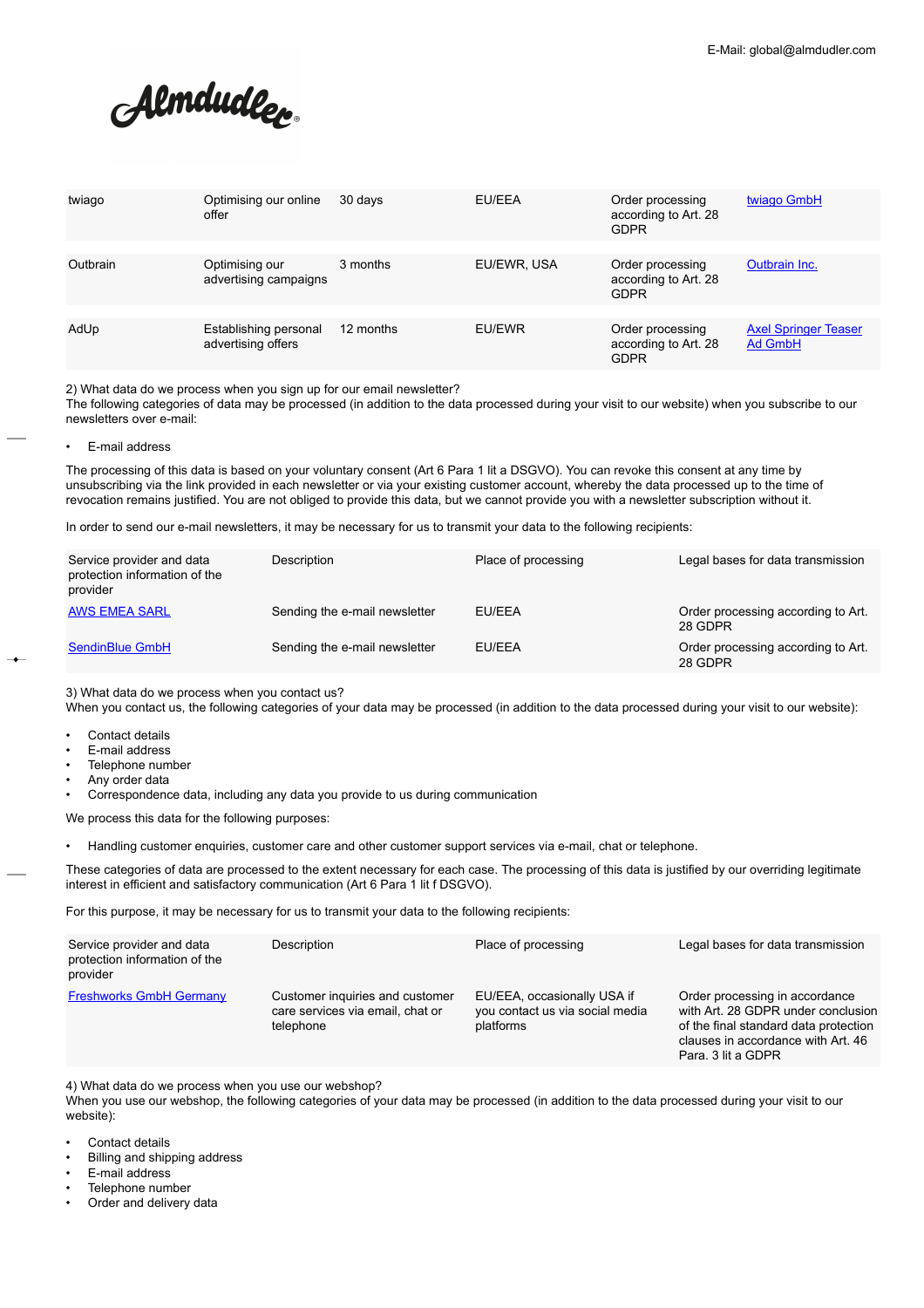Almdudler.

- Account and payment data
- Data that you enter via a contact form
- Correspondence data, including all data you provide in connection with your order
- Date of birth (in the case of legally required proof of age)

We process this data for the following purposes:

- Processing the entire contractual relationship with you
- Transfer of orders to payment service providers
- Commissioning shipping or forwarding services, including drop-shipping
- Communication for processing orders
- Legally required storage as defined by the § 132 BAO (Federal Fiscal Code)
- Legally permitted direct advertising (e.g.: per mail, e-mail, satisfaction surveys, congratulatory letters, statistical evaluations); We would like to expressly inform you that you can object to the processing of your data for the purpose of direct advertising
- Prevention and clarification of cases of fraud or attempted fraud
- Assertion and defence of legal claims

Processing these categories of data occurs to the extent necessary in each case and is required for the fulfilment of the contract (Art 6 para 1 lit b DSGVO) or is justified by our overriding legitimate interest in smoothly running our business (Art 6 para 1 lit f DSGVO).

It may be necessary for us to transmit your data to the following recipients as required for the use in our webshop:

| Service provider and data<br>protection information of the<br>provider                                                                   | Description                                                                                                               | Place of processing                                               | Legal bases for data processing<br>and data transmission                                                                                                            |
|------------------------------------------------------------------------------------------------------------------------------------------|---------------------------------------------------------------------------------------------------------------------------|-------------------------------------------------------------------|---------------------------------------------------------------------------------------------------------------------------------------------------------------------|
| Logistics service provider<br>(Data protection information<br>according to the website of the<br>selected provider)                      | Transportation of orders                                                                                                  | Usually EU/EEA - but also third<br>countries in exceptional cases | Fulfilment of contract (Art 6 Para<br>1 lit b GDPR). If the recipient is<br>in a third country without a valid<br>adequacy decision - Art 49 Para 1<br>b and e GDPR |
| Drop-shipping/Drop-shipping<br>Service Provider<br>(Data protection information<br>according to the website of the<br>selected provider) | Execution of orders for products<br>that are not in stock and transfer<br>to logistics service providers for<br>transport | Usually EU/EEA - but also third<br>countries in exceptional cases | Fulfilment of contract (Art 6 Para<br>1 lit b GDPR). If the recipient is<br>in a third country without a valid<br>adequacy decision - Art 49 Para 1<br>b and e GDPR |
| <b>AWS EMEA SARL</b>                                                                                                                     | Sending automated emails                                                                                                  | EU/EEA                                                            | Overriding legitimate interests (Art 6<br>Para 1 lit f GDPR), order processing<br>in accordance with Art 28 GDPR                                                    |
| <b>Adven NV</b>                                                                                                                          | Payment Service Provider:<br>Processing of online transactions                                                            | EU/EEA                                                            | Overriding legitimate interests (Art 6)<br>Para 1 lit f GDPR)                                                                                                       |
| Klarna Bank AB (publ)                                                                                                                    | Payment Service Provider:<br>Processing of online transactions                                                            | EU/EEA                                                            | Overriding legitimate interests (Art 6<br>Para 1 lit f GDPR)                                                                                                        |
| <b>SIX Payment Services Ltd</b>                                                                                                          | Payment Service Provider:<br>Processing of online transactions<br>for customers from Switzerland                          | Switzerland                                                       | Overriding legitimate interests (Art<br>6 Para 1 lit f GDPR) Switzerland:<br>valid adequacy decision in<br>accordance with Art 45 GDPR                              |
| <b>Amazon Payments Europe sca</b>                                                                                                        | Payment Service Provider:<br>Processing of online transactions                                                            | EU/EEA                                                            | Overriding legitimate interests (Art 6)<br>Para 1 lit f GDPR)                                                                                                       |
| PayPal (Europe) S.à rl et Cie, SCA                                                                                                       | Payment Service Provider:<br>Processing of online transactions                                                            | EU/EEA                                                            | Overriding legitimate interests (Art 6<br>Para 1 lit f GDPR)                                                                                                        |
| <b>Current iDEAL BV</b>                                                                                                                  | Payment Service Provider:<br>Processing of online transactions<br>for customers from the Netherlands                      | EU/EEA                                                            | Overriding legitimate interests (Art 6<br>Para 1 lit f GDPR)                                                                                                        |

### Customer Account

You have the option of registering for a customer account. If you do so, the following categories of your data may also be processed:

- Order history and wish lists
- Product data (ratings, testimonials, questions and answers about products)
- Assigned customer number
- Customer segmentation

We process this data for the following purposes:

• Storage of your information in your customer account, including the publication of your ratings, reviews, questions and answers about products, insofar as you do this independently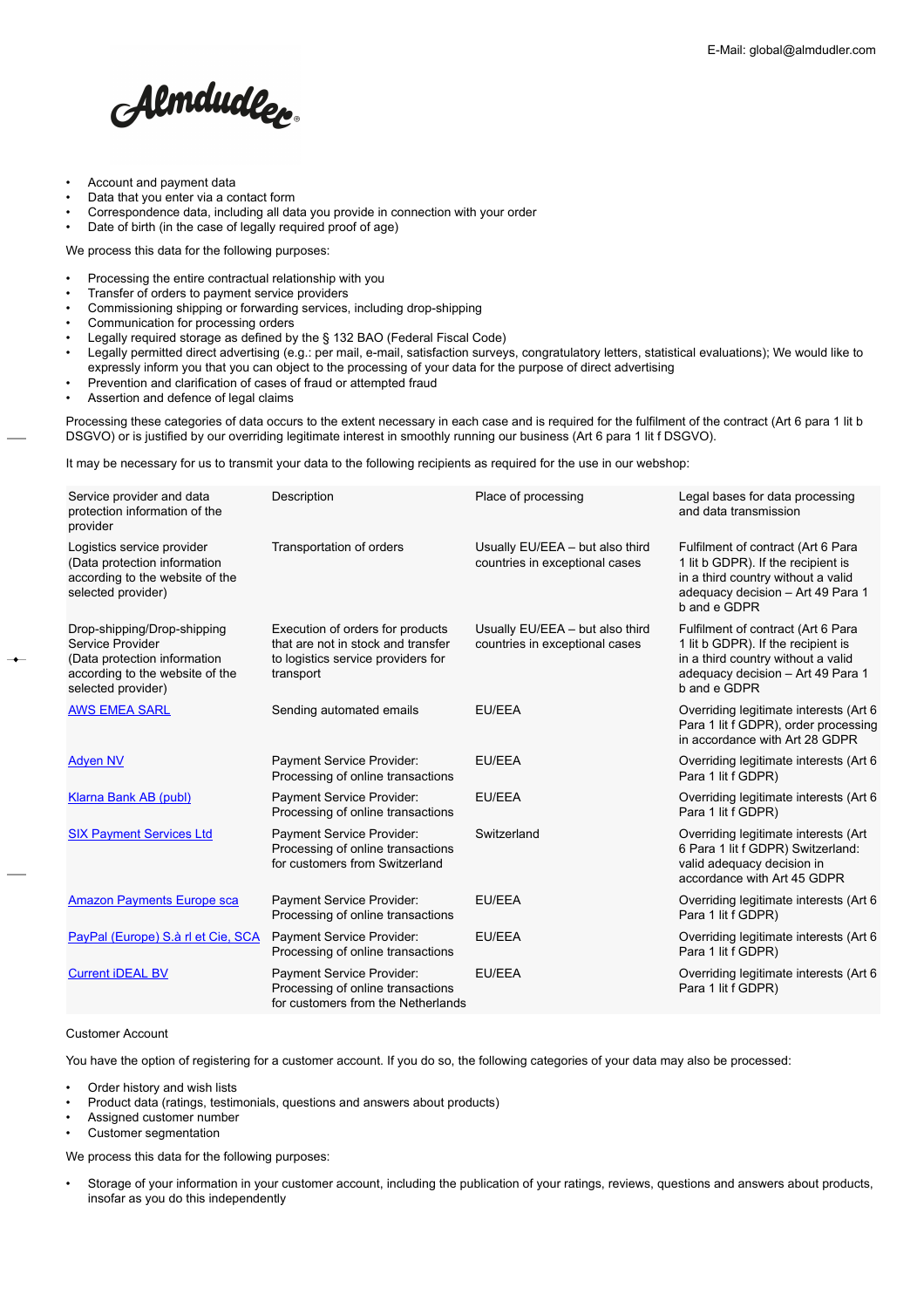Almdudler.

Customer segmentation carried out to offer benefits.

This data is processed based on your voluntary consent (Art 6 para 1 lit a DSGVO). You can revoke this consent at any time, whereby the data processed up to the time of revocation remains justified. You are not obliged to register for a customer account, but we cannot provide you with the additional services mentioned above without a customer account.

#### 5) Which data do we process if you have a business relationship with us?

In the course of our business relationship with partners or suppliers, we process the following categories of your data:

- Company data
- Contact details
- E-mail address
- Telephone number
- Business data, order, delivery and invoice data

• Correspondence data, including all data that you provide to us in connection with our business relationship.

We process this data for the following purposes:

- The initiation, maintenance and processing of our entire business relationship with you (e.g. pre-contractual obligations, invoicing of services, dispatch of documents, communication for processing the contract).
- Legally required storage as defined by the § 132 BAO (Federal Fiscal Code)
- Internal administration and management of our business relationship to the extent required (e.g.: Processing your business case, forwarding business cases to various departments, filing, archiving purposes, correspondence with you).
- Assertion and defence of legal claims

These categories of data are processed to the extent necessary in each case. If you do not provide us with this data, we will unfortunately not be able to process your business transaction.

Processing this data is necessary for the contractual fulfilment of our business relationship (Art 6 Para 1 lit b DSGVO), necessary for the fulfilment of our legal obligations in connection with retention periods (Art 6 para 1 lit c DSGVO) or justified by our overriding legitimate interest smoothly running our business (Art 6 Para 1 lit f DSGVO).

## 6) How long will your data be stored?

We only store your data for as long as is necessary for the purposes for which we collected your data. In this context, statutory retention obligations must be taken into account (for example, for reasons of tax law, contracts, order data or other documents from a contractual relationship must generally be retained for a period of seven years (§ 132 BAO)). In justified individual cases, such as for the assertion and defence of legal claims, we may also store your data for up to 30 years after the termination of the business relationship.

We store the data that we process in the context of contacting you for up to three years from the time you last contacted us.

#### 7) Collection of data from other sources (Art 14 GDPR)

Data is only collected from other sources if you wish to enter into a business relationship with us as a partner or supplier in accordance with point 5. For this purpose, it may be necessary to carry out research on the business partner. This will only be done to the extent required. In this context, data may be retrieved and processed from the following sources:

| Source          | Public? | Affected Data            | Purpose/Justification         |
|-----------------|---------|--------------------------|-------------------------------|
| Company website | Yes     | Contact/structure data   | Contact for business purposes |
| Contractor      | No      | Name, address, phone no. | Contract fulfilment, delivery |

8) Does automated decision-making or profiling take place (Art 13 (2) (f) of the GDPR)?

No automated decision-making takes place on our website. However, over the order process, it is possible that the respective payment service provider uses profiling for fraud detection.

9) What rights do you have in regard to data processing?

We would like to inform you that, provided that the legal requirements are met, you have the right to:

- request information about what personal data we're processing (see Art 15 DSGVO for more details)
- demand the correction or completion of incorrect or incomplete data concerning you (see Art 16 DSGVO for more details)
- delete your data (see Art 17 DSGVO for more details), insofar as this does not conflict with any retention obligations
- restrict the processing of your data (see Art. 18 DSGVO for more details)
- data portability receipt of the data you have provided in a structured, common and machine-readable format (see Art. 20 of the GDPR).
- object to the processing of your data based on Article 6(1)(e) or (f) of the GDPR (see Art 21 of the GDPR). This applies particularly to the processing of your data for advertising purposes.

If we process your data on the basis of your consent, you have the right to revoke this consent at any time. This will not affect the lawfulness of the data processed up to that point (Art 7 (3) DSGVO).

If, contrary to expectations, your right to lawful processing of your data is violated, please contact us. We will endeavour to deal with your request promptly, at the latest within the statutory period of one month. You also always have the right to lodge a complaint with the supervisory authority responsible for data protection matters.

10) Who is responsible for data protection and how can you contact us?